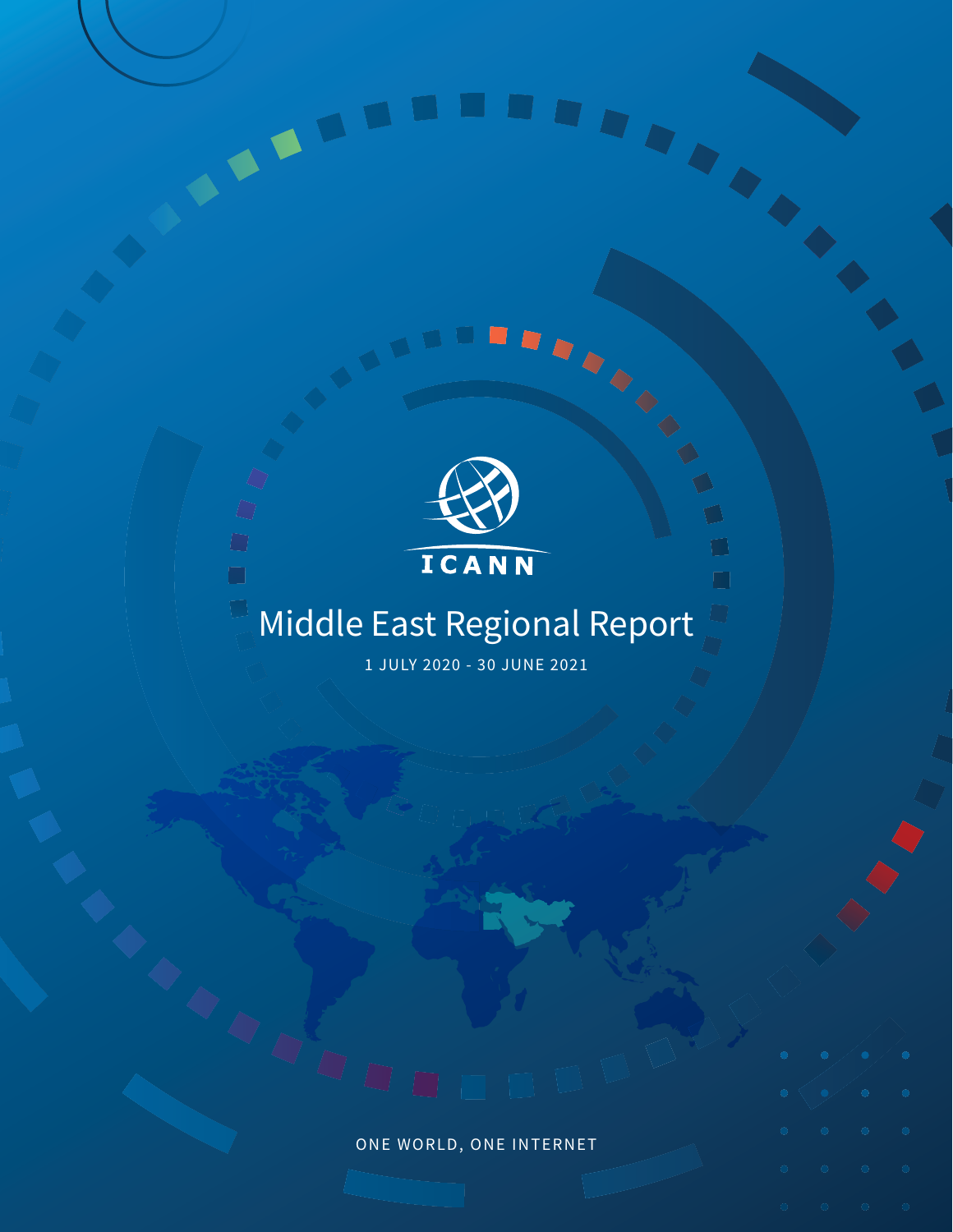### Year at a Glance — Timeline

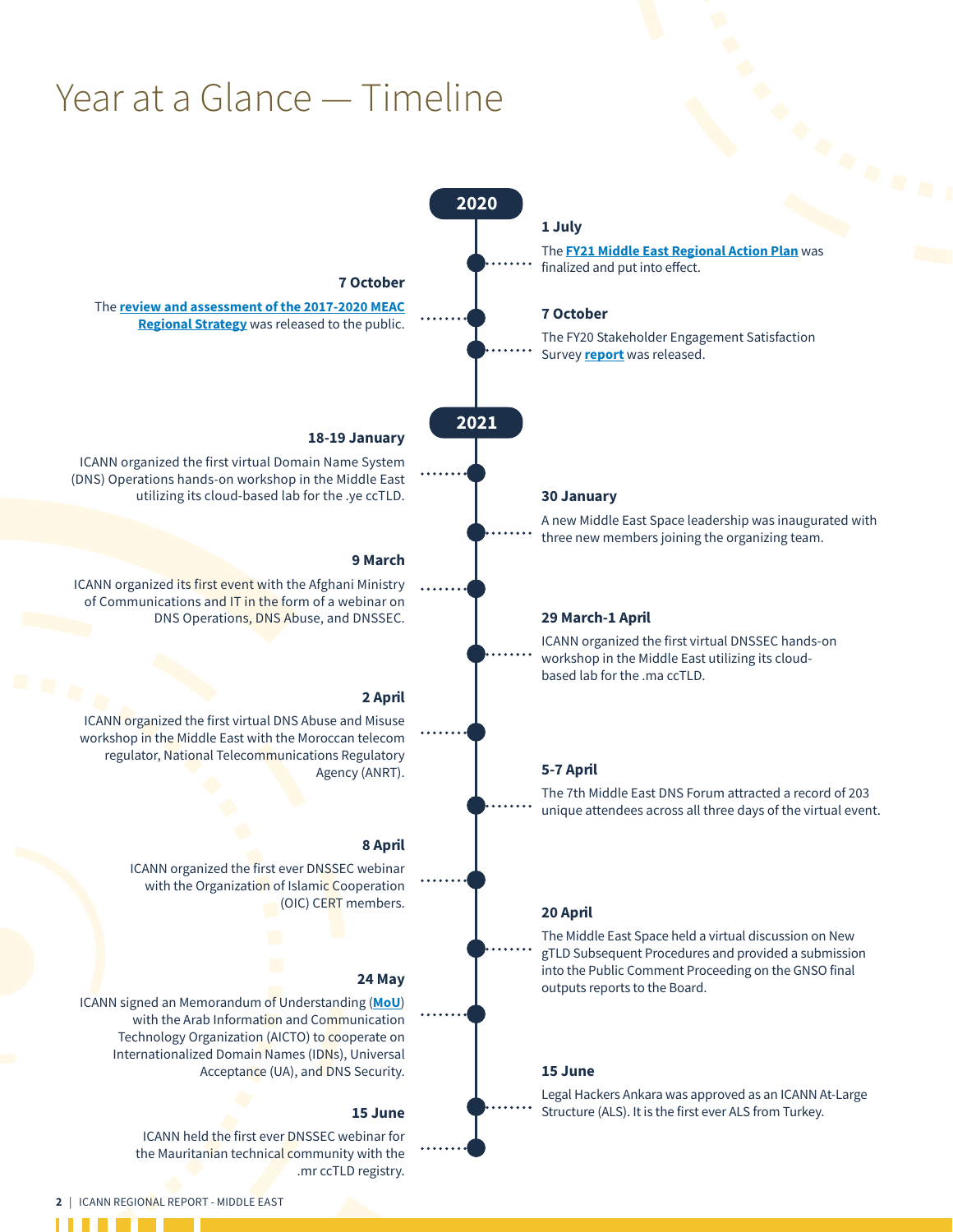### Regional Highlights

### **ICANN Partners with Middle Eastern IGO and Others on IDNs and UA**



Despite the pandemic, ICANN org continued to reach out to new organizations and groups. Examples include the Ankara Legal Hackers, a civil society in Turkey which is now an At-Large Structure; the Egyptian Information, Telecommunications, Electronics, and Software Alliance (EITESAL), a leading business association in Egypt; and the Arab Information and Communication Technologies Organization (AICTO), a regional intergovernmental organization.

A **[Memorandum of Understanding](https://www.icann.org/en/announcements/details/icann-and-the-arab-information-and-communication-technologies-organization-collaborate-on-internationalized-domain-names-and-universal-acceptance-in-the-middle-east-1-7-2021-en)** with AICTO marked an important collaboration for ICANN org in the region. The two organizations aim to raise awareness of IDN use, advance the Universal Acceptance of all domain names (particularly domains using the Arabic script), and promote DNS security practices across the region.



### **Middle East DNS Forum Went Virtual**

The seventh edition of the Middle East DNS Forum was the first virtual event for ICANN in the Middle East. As a new experience for ICANN in the region, the forum turned out to be a success, with 203 unique participants making it the most attended since Its inception in 2014. The forum received high marks from respondents for its format, content, set-up and topics covered.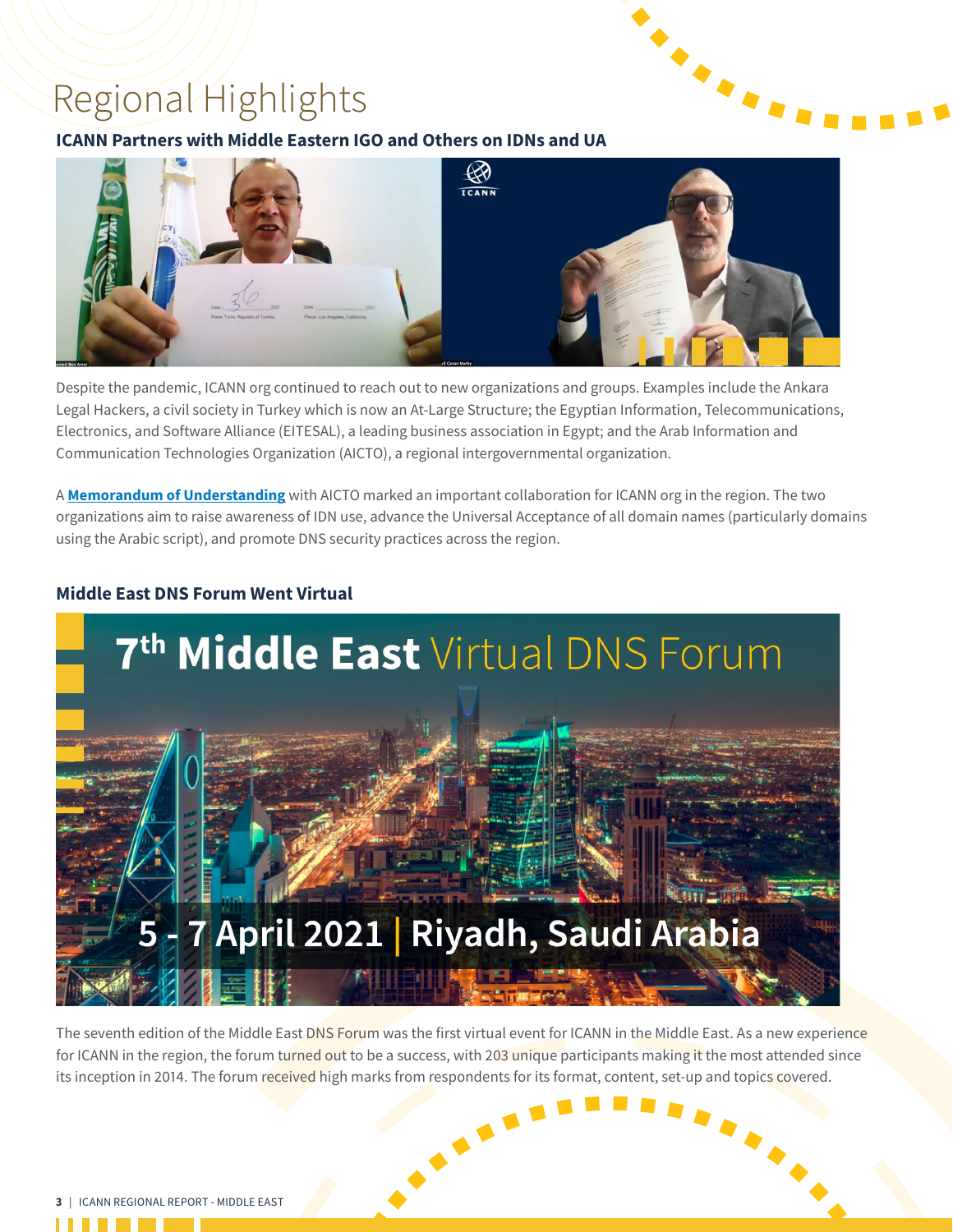## Capacity-Development Activities in Middle East

### TRAINING FOR TECHNICAL COMMUNITY

*ICANN org held technical workshops and webinars on DNS Network Security, DNSSEC and Universal Acceptance across the region.*

### TRAINING FOR LAW ENFORCEMENT AGENCIES

*ICANN org provides training for law enforcement agencies so that they can better handle abuse and misuse related to Internet identifiers.*

#### TRAINING FOR NONTECHNICAL COMMUNITY

*The org also regularly helps to build capacity for the community such as accredited registrars and registry operators. In addition, ICANN org engaged with government and civil society for training that is relevant to these sectors.*

Total number of workshops in FY21:

11

Total number of workshops in FY20: 5

1 Total number of workshops in FY19: 3

Total number of workshops

in FY20:

Total number of workshops in FY21:



Total number of workshops in FY20: 2

### Middle East Community Leaders

For the list of Supporting Organization and Advisory Committees leaders, please refer to ICANN's **[FY21 Annual Report](https://www.icann.org/en/system/files/files/annual-report-2021-en.pdf)**, page 109.

### COMMUNITY GROUPS AND POLICY DEVELOPMENT PROCESSES

Middle East and Adjoining Countries Strategy Working Group (MEAC-SWG) **Rafik Dammak –** Chair **Hadia El Miniawi –** Vice Chair

### UNIVERSAL ACCEPTANCE AMBASSADORS

**Abdelmonim Galilla –** Egypt